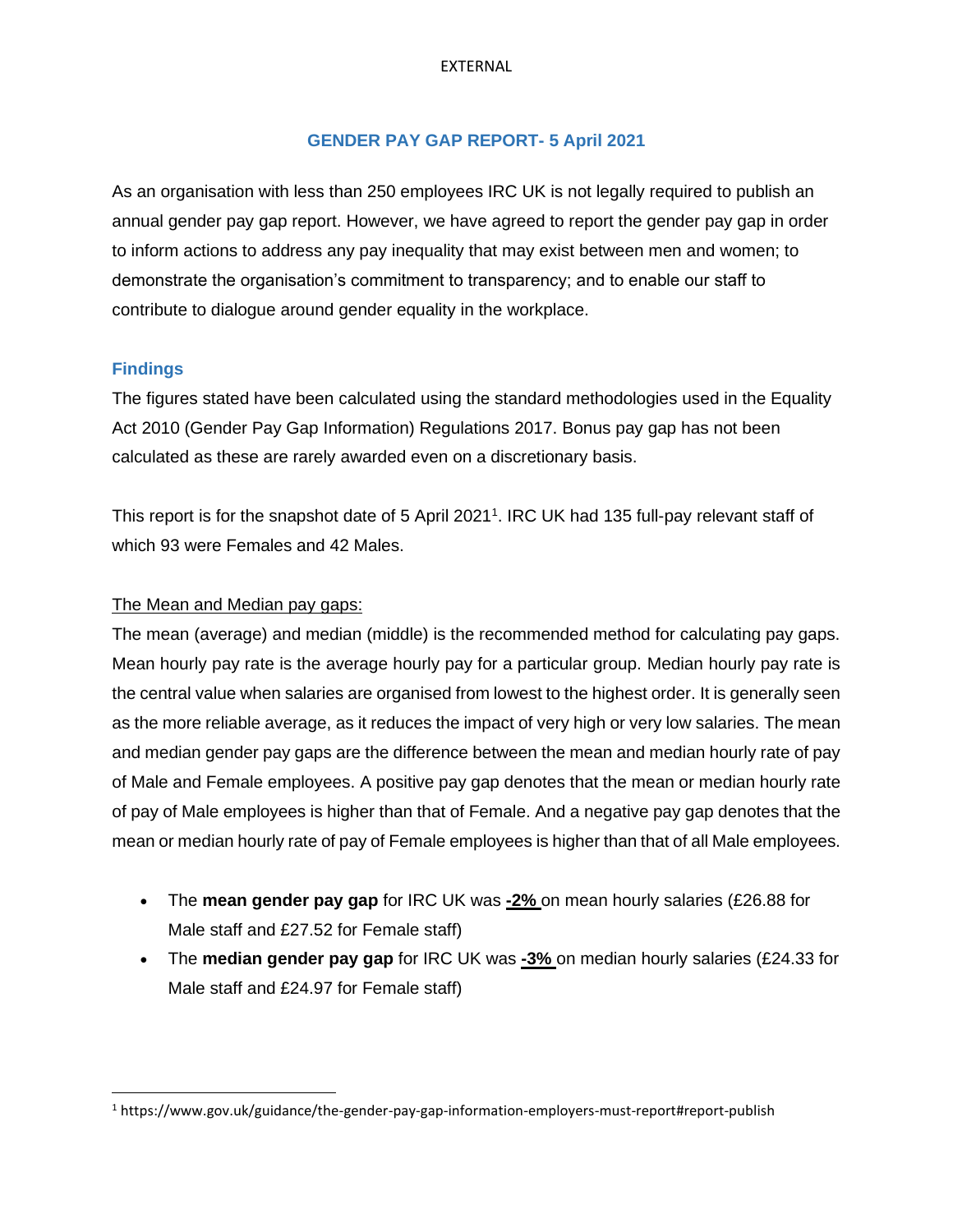Since the last measurement on  $5<sup>th</sup>$  April 2020 the mean gender pay gap between women and men has decreased by 1.5% and the median gender pay gap has remained the same. Women thus on average have a higher hourly pay than men at IRC UK.

### Quartile Pay Bands

Quartile pay bands are created by organising salaries from highest to lowest and then dividing the staff into four equal groups (25% of total staff in each quartile). There is an exploration of number of staff from each gender category as a percentage of the total staff numbers in each quartile. These figures enable us to better understand the distribution of staff and further enable us to understand the mean and median pay gap figures.

| Pay quartiles by gender |              |                |                                                                                                                         |
|-------------------------|--------------|----------------|-------------------------------------------------------------------------------------------------------------------------|
| Quartile                | <b>Males</b> | <b>Females</b> | <b>Description</b>                                                                                                      |
| Lower                   | 32%          | 68%            | Includes all employees whose standard hourly rate<br>places them at or below the lower quartile                         |
| Middle<br>Lower         | 32%          | 68%            | Includes all employees whose standard hourly rate<br>places them above the lower quartile but at or below<br>the median |
| Middle<br>upper         | 29%          | 71%            | Includes all employees whose standard hourly rate<br>places them above the median but at or below the<br>upper quartile |
| Upper                   | 30%          | 70%            | Includes all employees whose standard hourly rate<br>places them above the upper quartile                               |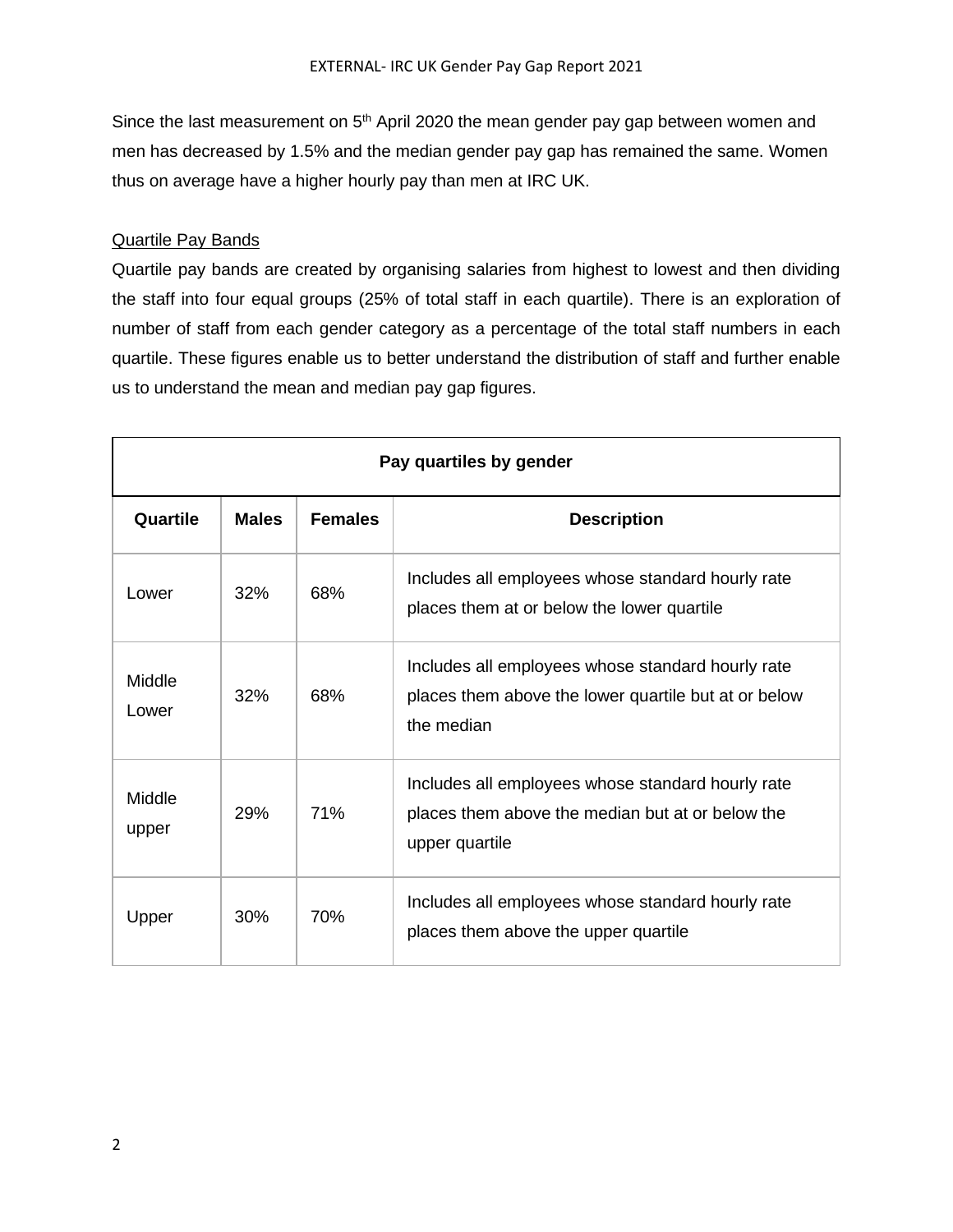Male and Female staff are uniformly distributed in all four quartiles with nearly three quarters of the staff in each quartile being women.

# **What are the underlying causes of IRC UK's gender pay gap?**

Under the law, men and women must receive equal pay for:

- the same or broadly similar work.
- work rated as equivalent under a job evaluation scheme; or
- work of equal value.

IRC UK is committed to the principle of equal opportunities and equal treatment for all employees, regardless of sex, race, religion or belief, age, marriage or civil partnership, pregnancy/maternity, sexual orientation, gender reassignment or disability or trade union membership. It has a clear policy of paying employees equally for the same or equivalent work, regardless of their sex (or any other characteristic set out above). As such, it:

- carries out pay and benefits audits at regular intervals; and
- evaluates job roles and pay grades as necessary to ensure a fair structure.

IRC UK is confident that its gender pay gap does not stem from paying men and women differently for the same or equivalent work. Rather its gender pay gap is the result of the roles which are on offer and the salaries that these roles attract and who fills the roles.

# **How does IRC UK's gender pay gap compare with that of other organisations?**

According to the 2021 Office for National Statistics (ONS) Annual Survey of Hours and Earnings  $(ASHE)^2$  the estimated median gender pay gap for all employees was 15.4%. Thus, nationally the median gender pay gap favours men.

3481 organisations had reported their gender pay gap on the designated GOV.UK website for 5<sup>th</sup> April 2021 when this report was written. According to the reported figures, the median gender pay gap is 11.9% and the mean gender pay gap 12.3% in favour of men. According to the same data set, the median gender pay gap for non-profit sector organisations which fall into the

2

https://www.ons.gov.uk/employmentandlabourmarket/peopleinwork/earningsandworkinghours/bulletins/gender paygapintheuk/2021#the-gender-pay-gap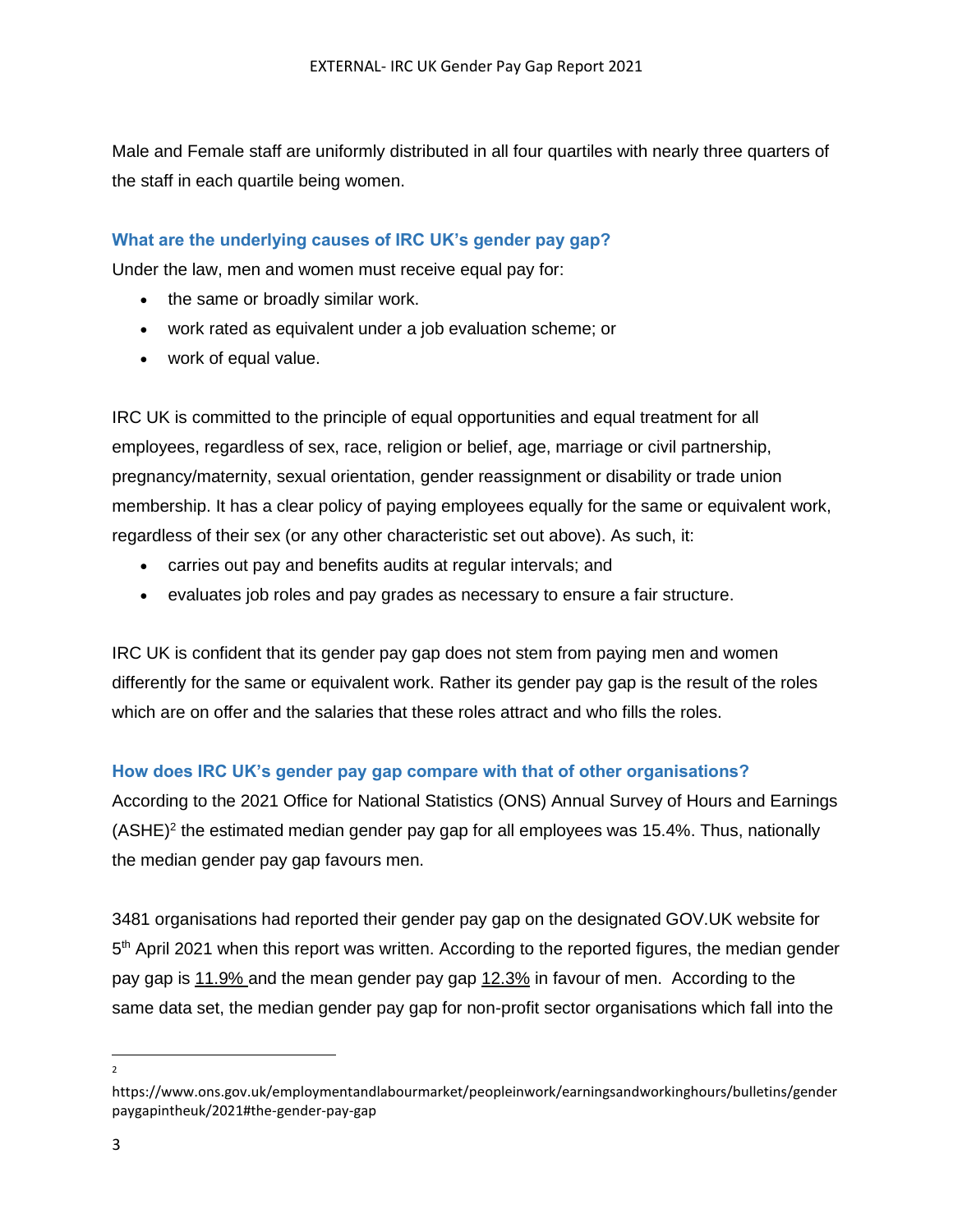same standard industrial classification codes as IRC UK (166 organisations),<sup>3</sup> is 5.8% and the mean gender pay gap is 8.7%.

The gender pay gap in the humanitarian sector also favours men. As per the gender pay gap data collated by Reward Connected on our closest comparators (including us), the average median gender pay gap for 2021 was 10.8% and the average mean gender pay gap was 10%. In this group of eleven UK based aid organisations, IRC UK was the only organisation to report a gender pay gap in favour of women!



# **What is IRC UK doing to address its gender pay gap?**

- IRC UK is committed to establishing and presenting a full view of gender pay differences within our organisation and will continue to report on gender pay gap and share data publicly even when not mandated to do so.
- To understand better what drives our gender pay gap, we monitor salary and promotion trends throughout the year and conduct regular analysis of pay figures and the factors which may affect and explain gender pay differences. We conduct a regular pay

<sup>3</sup> These are SIC Codes 85600,86900,88990, and 94990